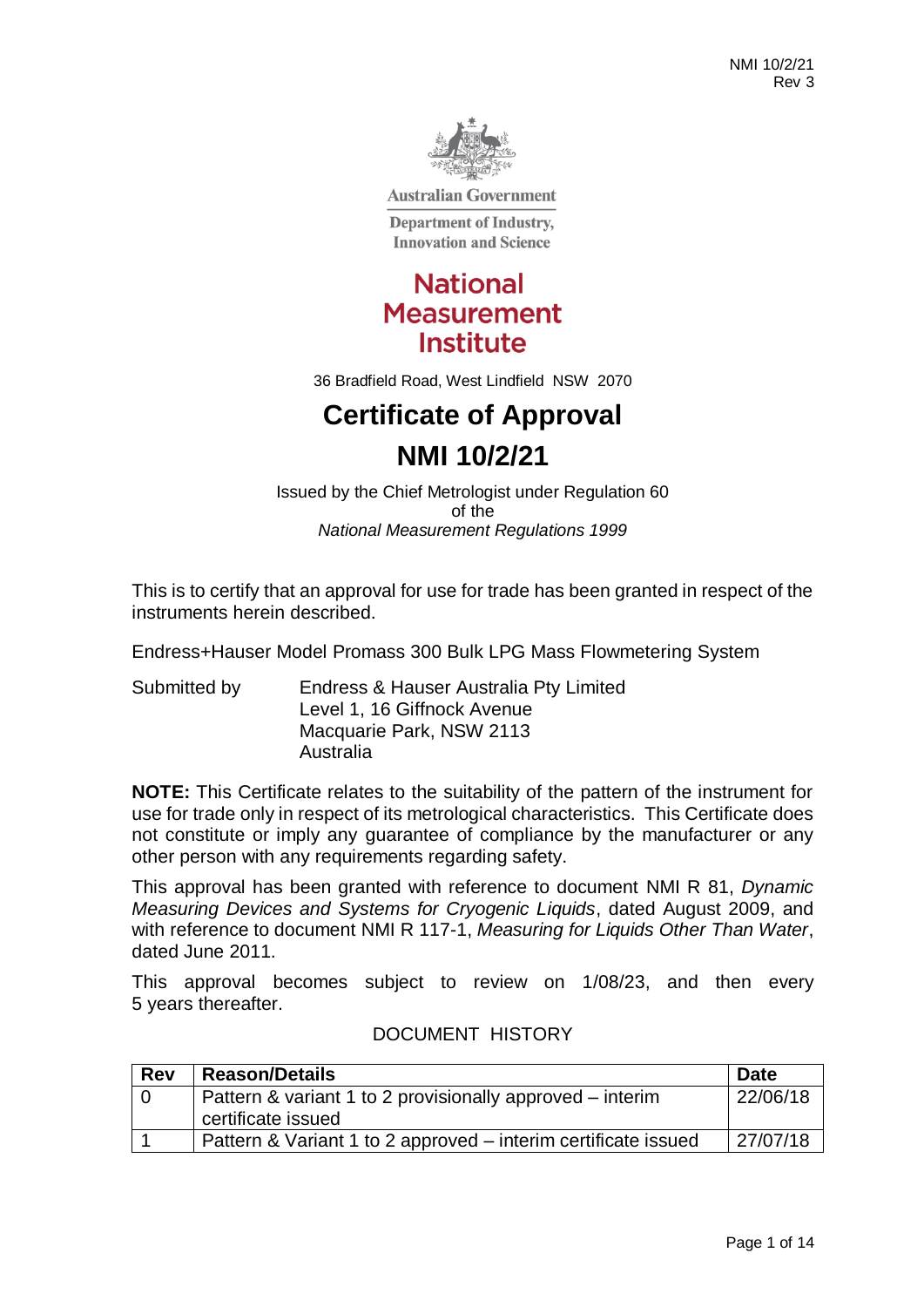| <b>Rev</b> | <b>Reason/Details</b>                                     | <b>Date</b> |
|------------|-----------------------------------------------------------|-------------|
| ◠          | Pattern amended (level indicating device) – Variant 3     | 10/09/18    |
|            | provisionally approved – interim certificate issued       |             |
|            | Pattern and variant 1 and 2 approved – certificate issued | 04/07/19    |

Document History (cont...)

#### CONDITIONS OF APPROVAL

#### **General**

Instruments purporting to comply with this approval shall be marked with pattern approval number 'NMI 10/2/21' and only by persons authorised by the submittor.

Instruments purporting to comply with this approval and currently marked 'NMI P10/2/21' may be re-marked 'NMI 10/2/21' but only by persons authorised by the submittor.

It is the submittor's responsibility to ensure that all instruments marked with this approval number are constructed as described in the documentation lodged with the National Measurement Institute (NMI) and with the relevant Certificate of Approval and Technical Schedule. Failure to comply with this Condition may attract penalties under Section 19B of the National Measurement Act and may result in cancellation or withdrawal of the approval, in accordance with document NMI P 106.

# **Special Conditions of Approval: (Provisional Approval Variant 3)**

# **VARIANT 3 VALID FOR VERIFICATION PURPOSES UNTIL 1 OCTOBER 2020**

This approval is limited to five (5) sites only, the locations of which may be obtained from the National Measurement Institute. The submittor shall advise NMI in writing of the proposed location or serial number of each instrument prior to it being initially verified.

Instruments purporting to comply with Variant 3 of this approval shall be marked with approval number 'NMI P10/2/21' and only by persons authorised by the submittor. (Note: The 'P' in the approval number may be a temporary marking.)

The approval will remain provisional pending completion of satisfactory testing and evaluation.

The submittor shall provide the NMI Pattern Approval Laboratory with copies of test results from the initial verification.

In the event of unsatisfactory performance the approval may be cancelled (or altered).

The submittor shall implement such modifications as required by NMI. In the event that such modifications (if any are required by NMI) are not made to the satisfaction of NMI, this approval may be withdrawn.

Signed by a person authorised by the Chief Metrologist to exercise their powers under Regulation 60 of the *National Measurement Regulations 1999*.

**Darryl Hines**  Manager Policy and Regulatory Services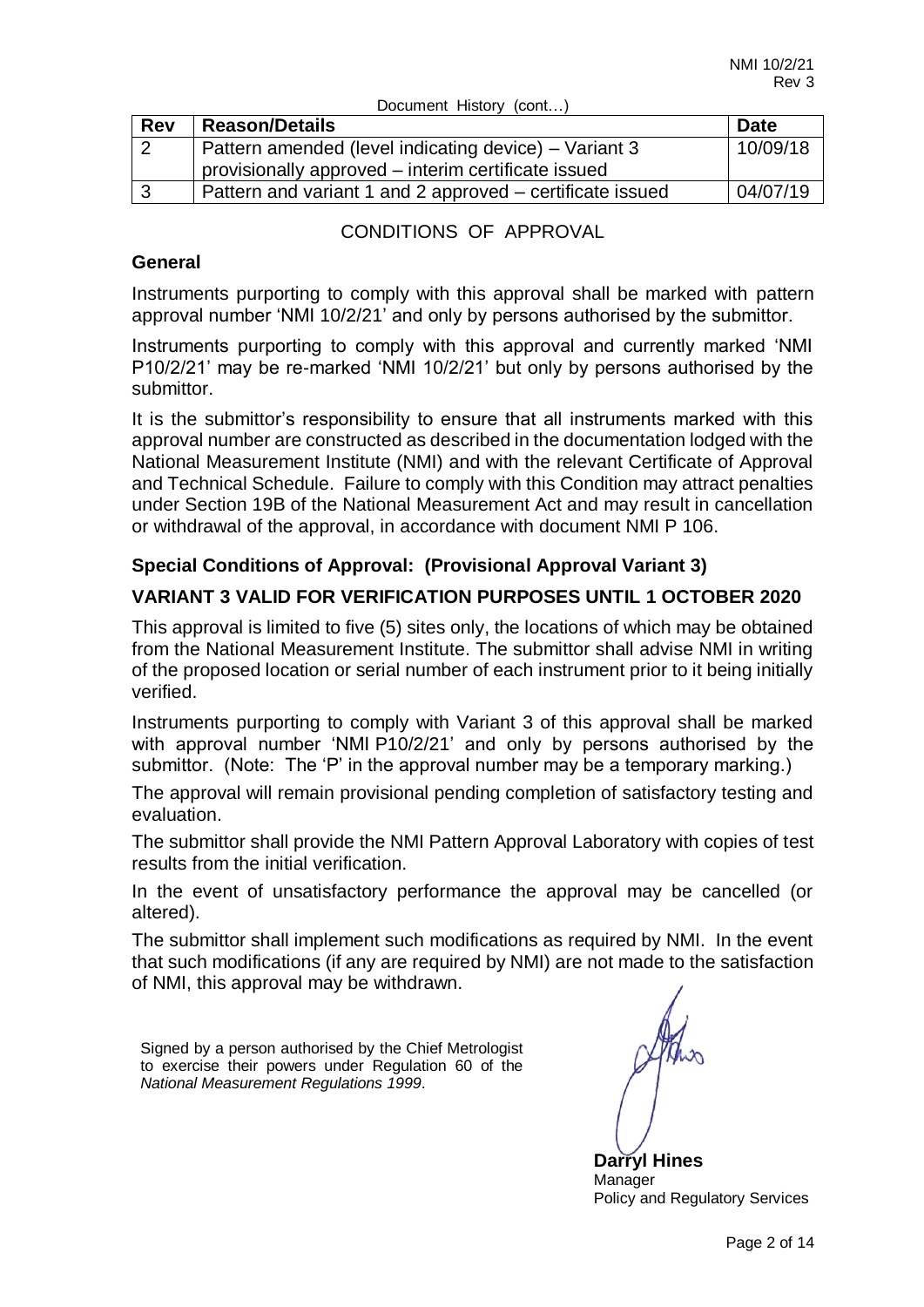#### TECHNICAL SCHEDULE No 10/2/21

#### **1. Description of Pattern provisionally approved on 22/06/18 approved on 27/07/18**

An Endress+Hauser model Promass 300 Bulk LPG Mass flowmetering system (Figure1) using any model of the Endress+Hauser Promass F or Promass Q series of Coriolis flow sensors (Figure 2) listed in Table 1 – Accuracy Class and Table 2 below for the bulk metering of LPG and other liquefied gasses.

The Promass 300 flowmetering system is also approved for bulk metering of cryogenic products liquified natural gas (LNG) and liquid nitrogen (LIN).

#### **1.1 Field of Operation**

The field of operation of the measuring system is determined by the following characteristics:

| Minimum measured quantity, $V_{min}$ or $M_{min}$ (*) | see table 2                          |
|-------------------------------------------------------|--------------------------------------|
| Maximum flow rate, $Q_{max}$                          | see table 2                          |
| Minimum flow rate, Q <sub>min</sub>                   | see table 2                          |
| Maximum pressure of the liquid, $P_{max}$             | see table 1                          |
| Density range                                         | 400 to 1400 kg/m <sup>3</sup>        |
| Ambient temperature range                             | -40 to $55^{\circ}$ C                |
| Liquid temperature range                              | see table 1                          |
| Accuracy class                                        | see table 1                          |
| Power supply range                                    | 19.2 to 28.8 V DC<br>100 to 264 V AC |
| For Cryogenic products                                |                                      |
| Density range                                         | 400 to 1400 kg/m <sup>3</sup>        |
| LNG temperature range                                 | see table 1                          |
| LNG maximum pressure                                  | see table 1                          |
| LIN temperature range                                 | see table 1                          |
| LIN maximum pressure                                  | see table 1                          |
|                                                       |                                      |

(\*) For minimum measured quantities *(Vmin* or *Mmin*) less than or equal to 200 kg, the resolution of the calculator/indicator is set to display the delivered volume in 0.1 L increments.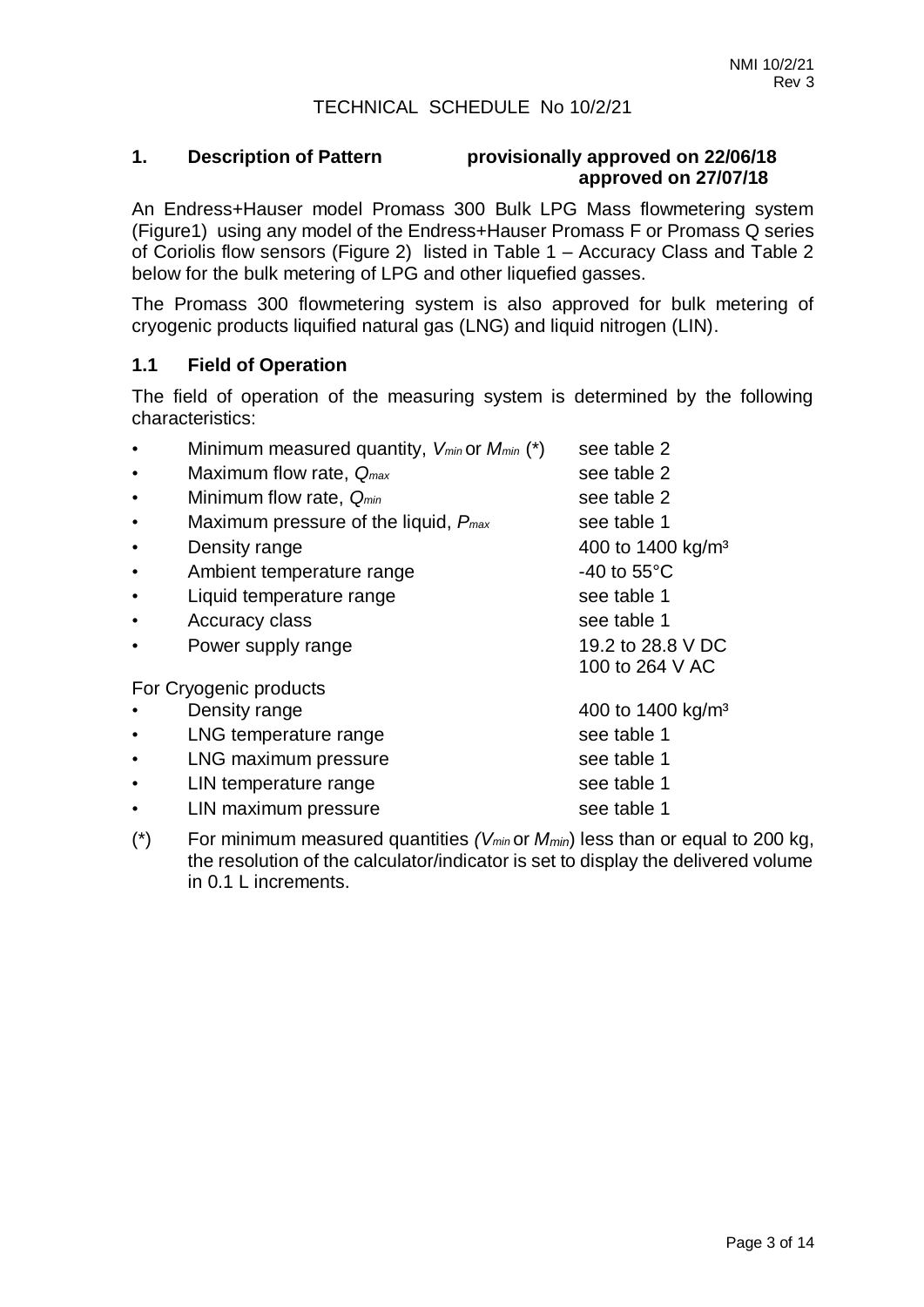|                                | Maximum pressure (MPa) | under<br>Class<br>Liquefied gasses<br>pressure<br>Accuracy | Cryogenic liquids, LNG<br>Accuracy class 1.5; 2.5 |
|--------------------------------|------------------------|------------------------------------------------------------|---------------------------------------------------|
| Product temperature range (°C) |                        | $-10/90$                                                   | $-200/ -10$                                       |
| Promass F sensors              | 10                     | MV                                                         | M                                                 |
| Promass Q sensors              | 10                     | <b>MDV</b>                                                 | M                                                 |

#### Table 1 – Accuracy Class

Indicates approved measurements: M for Mass, D for Density, V for Volume.

Table 2 Minimum ( $Q_{min}$ ) and Maximum flowrates ( $Q_{max}$ ) and Minimum Measured Quantity (MMQ)

| <b>Promass F sensors</b>  | DN <sub>8</sub> | <b>DN 15</b> | <b>DN25</b> | <b>DN40</b> | <b>DN50</b> | <b>DN80</b> |
|---------------------------|-----------------|--------------|-------------|-------------|-------------|-------------|
| $Q_{\text{max}}$ (kg/min) | 30              | 100          | 300         | 700         | 1000        | 3000        |
| $Q_{min}$ (kg/min)        | 1.5             |              | 15          | 37.5        | 58.3        | 150         |
| MMQ (kg)                  |                 |              | 20          | 20          | 20          | 200         |

|                       | <b>DN100</b> | <b>DN150</b> |  |  |
|-----------------------|--------------|--------------|--|--|
| $Q_{\text{max}}(t/h)$ | 270          | 720          |  |  |
| $Q_{min}$ (t/h)       | 14           | າາ           |  |  |
| MMQ (kg)              | 200          | 500          |  |  |

| <b>Promass Q sensors</b> | <b>DN25</b> | <b>DN50</b> | <b>DN80</b> | <b>DN100</b> |  |
|--------------------------|-------------|-------------|-------------|--------------|--|
| $Q_{\text{max}}(t/h)$    | 20          | 80          | 200         | 400          |  |
| $Q_{min}$ (t/h)          | 0.45        |             | 6           | 14           |  |
| MMQ (kg)                 | 10          | 20          | 100         | 200          |  |

#### **1.2 Components of Measuring System**

#### **(i) Supply Tank**

To ensure air does not enter the pipework, the supply tank incorporates an Endress+Hauser model Vibronic point level detection Liquiphant FTL50 level indicating device (Figure 3) or equivalent (\*\*) for detecting low liquid level. The device must be positioned in the tank in a manner that the level of liquid detected will not be affected if the supply tank is positioned on an incline.

(\*\*) 'Equivalent' is defined to mean other proprietary equipment of the same or better specifications requiring no changes to the software specified in this approval for satisfactory operation of the system.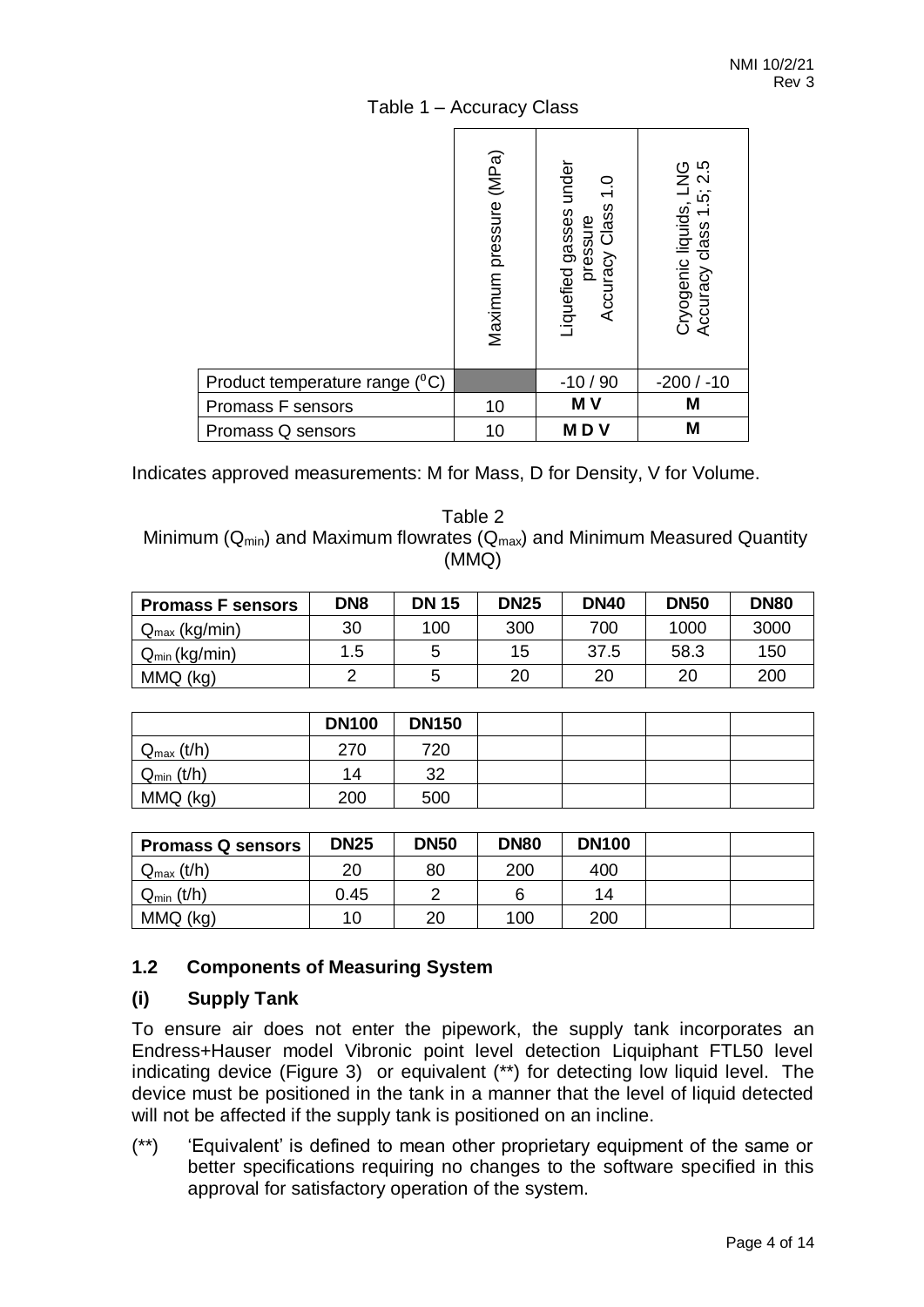# **(ii) Pump**

A positive displacement, centrifugal or submersible turbine type pump may be used to provide flow through one or more flowmeters. The pump is fitted in a positive suction head (flooded suction) installation, i.e. below the liquid level in the supply tank.

For all combination of usage, the pump(s) shall be of sufficient capacity to ensure that each flowmeter can operate within its approved flow rate range.

#### **(iii) Gas Elimination Device**

A gas elimination device need not be fitted as the flow metering system is designed to keep the pipework full of liquid at all times, and on the occasion that small amounts of vapour may form in the pipework, the mass of this vapour will be insignificant compared to the mass of liquid.

#### **(iv) Measurement Transducer**

The measurement transducer of the pattern comprises an Endress+Hauser Promass F or Promass Q series of flow sensors interfaced to an Endress+Hauser model Promass 300 microprocessor-based transmitter designed to provide pulse output signal proportional to the mass throughput. The transmitter is connected to an AC or DC power supply. The transmitter may be fitted with a liquid crystal display however this display is not approved for trade use.

The Promass 300 transmitter is mounted on top of the measurement sensor and may be optionally equipped with a remote display.

The Promass flow sensor may be used for measuring mass, volume and density. The minimum and maximum volumetric flow rate is derived from the mass flow rates divided by the density of the liquid. The V*min* is equal to the M*min* divided by the density.

The volume and density outputs for the Promass Q series flow sensors can be applied for trade measurement purposes.

The volume and density outputs for the Promass F or Promass X series flow sensors can be applied for trade measurement purposes if at least one of the following two conditions is met:

1. A special density calibration, prior to installation in the field, has been performed.

2. A standard density calibration followed by a density calibration in the field on the liquid to be measured, has been performed.

The Promass 300 transmitter may have the following output options:

- single or double pulse, 90 degree or 180 degree phase shifted pulse-output for the transmission of volume or mass information;
- 4-20 mA output for the transmission of density (can also be used for input/output via HART protocol;
- status input or output; or
- MODbus 485 serial protocol.

The Promass flow sensor may be used for bi-directional measurements when delivering quantities greater than *Vmin* or *Mmin*.

For verification purposes, provision is made for inserting a thermometer and connecting a pressure gauge to measure the temperature and pressure of the liquid at the flowmeter.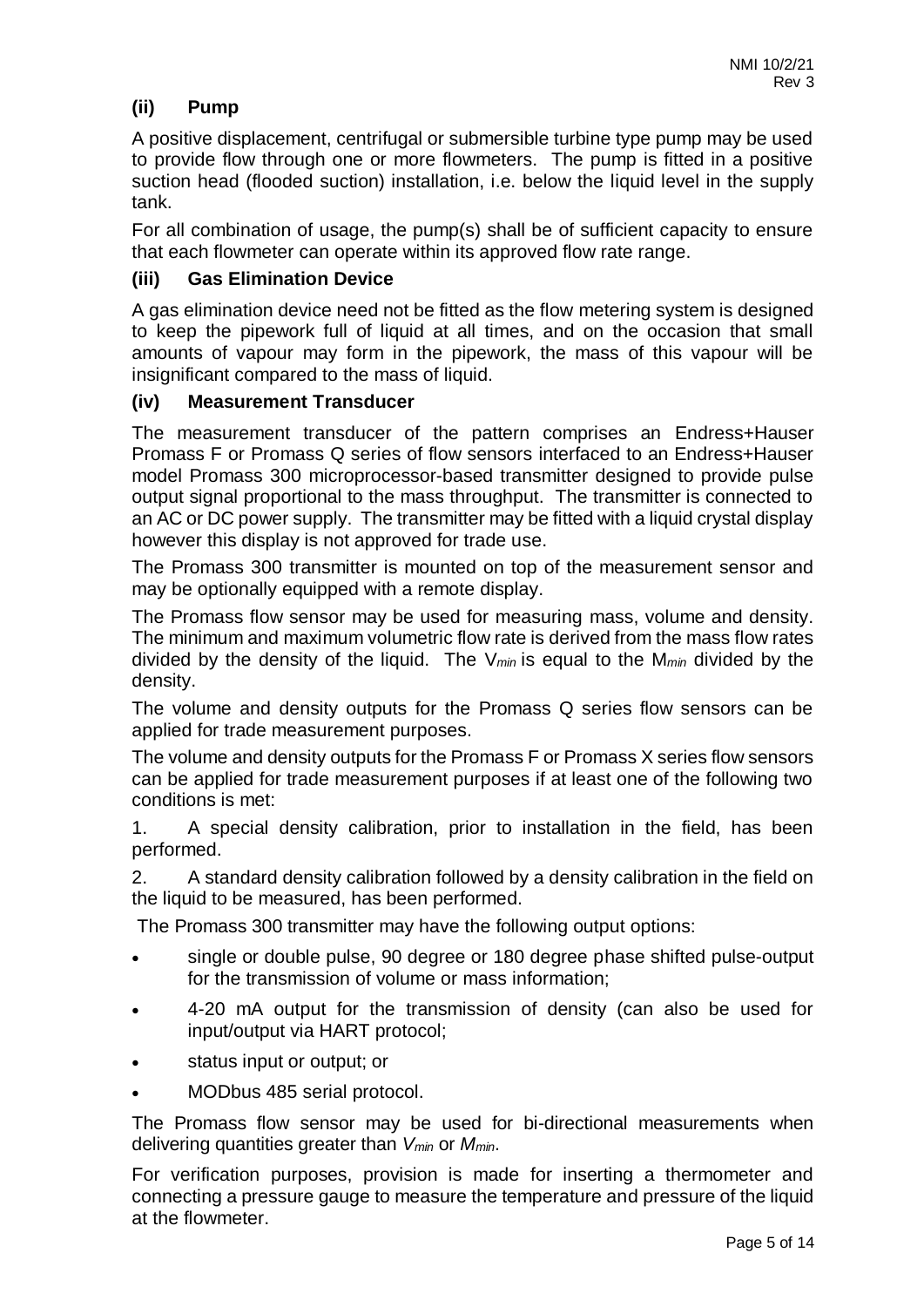# **(v) Differential flow control valve**

A Brodie BV03-03C differential flow control valve or any compatible (#) solenoidoperated flow control valve is installed downstream of the meter to maintain liquid phase. The vapour side of the differential flow control valve is connected to the vapour space of the supply tank via the vapour return line.

The flow control valve is located downstream of the measurement transducer and may be interfaced to the instrument for controlling the delivery process and to stop measurements in the event of errors detected by the checking facility.

#### **(vi) Controller/Indicator**

An ISOIL model VEGA II or model VEGA T calculator/indicator (Figure 4) or other compatible (#) NMI-approved calculator/indicator interfaced to the Promass 300 flow transmitter and configured to provide a signal output proportional to mass flow/volume throughput at observed temperature, or volume throughput referenced to 15ºC. The models VEGA II and VEGA T are described in the documentation of approval NMI 10/2/18.

(#) 'Compatible' is defined to mean that no additions/changes to hardware/software are required for satisfactory operation of the complete system.

#### **(vii) Transfer Device**

A transfer device, which defines the start and stop of the quantity measured, is installed downstream of the flow sensor. The transfer device is in the form of a positive shut-off component such as a manually or automatically-operated shut-off valve.

The transfer device may also be designed to control the flow rate within the specified flow rate range of the flowmeter.

#### **1.3 Volume Conversion for Temperature**

The system has the possibility to calculate the density and volume under reference conditions as specified in API Manual of Petroleum Measurement Standards, Chapter 11, Physical Properties Data, Section 1 and 2(2007) (also known as ASTM D1250-07). The following conversion methods are possible:

API table 53/54A, 53/54B, 53/54C, 53/54D and 53/54E (15 °C reference temperature)

Note: the liquid temperature and, if needed, pressure have to be measured with external sensors. It is not allowed to use the temperature probe of the connected measurement sensor.

#### **1.4 Verification Provision**

Provision is made for the application of a verification mark.

#### **1.5 Sealing Provision**

Provision is made for sealing the cover of the transmitter (Figure 5) which contains the calibration functions of the instrument.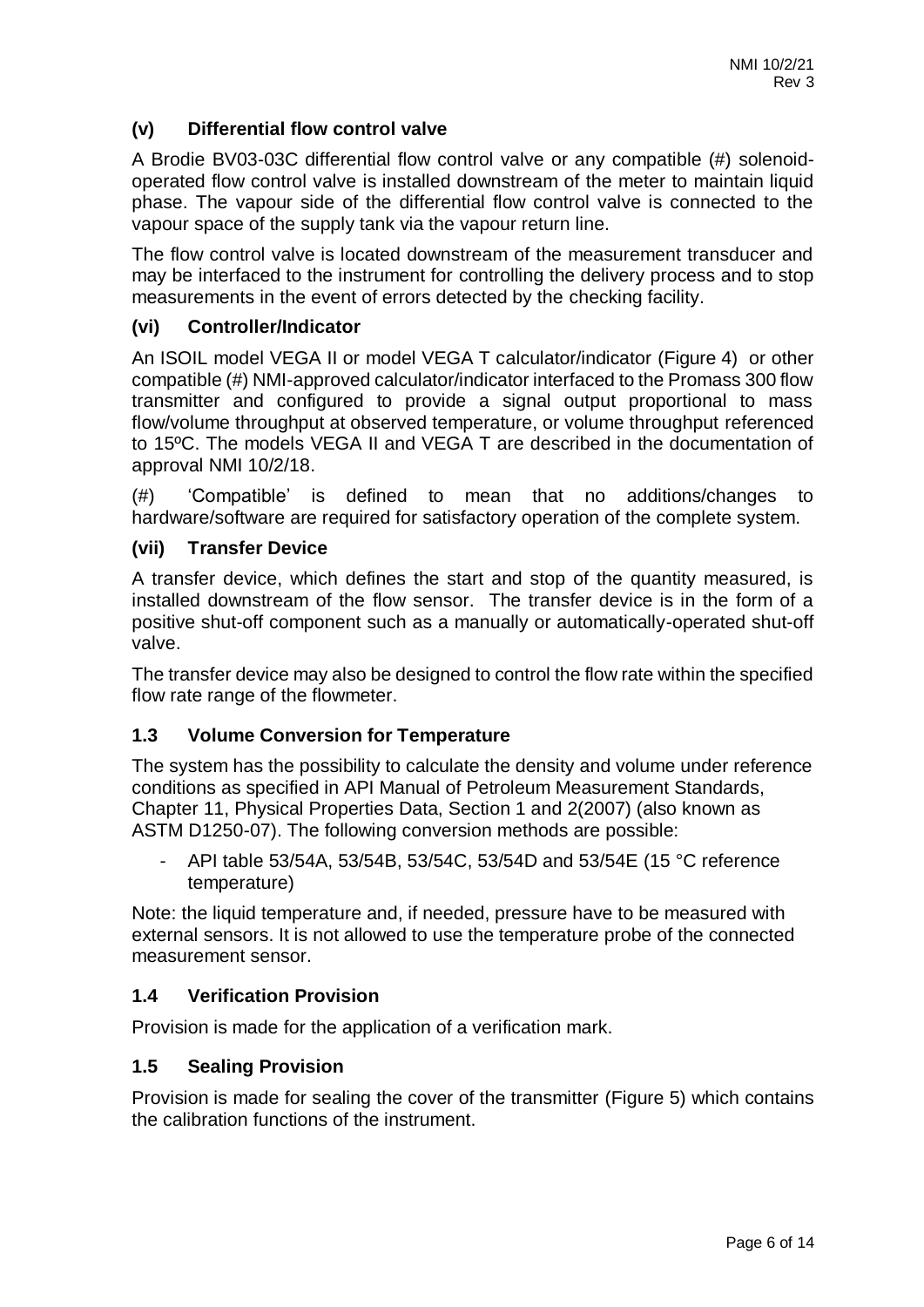# **1.6 Markings and Notices**

Each measuring system shall bear the following information, placed together either on the indicating device or on a data plate:

| Manufacturer's identification mark or trade mark    |                 |
|-----------------------------------------------------|-----------------|
| Meter model                                         |                 |
| Serial number of the instrument                     | .               |
| Pattern approval mark                               | NMI 10/2/21     |
| Year of manufacture                                 |                 |
| Maximum flow rate, $Q_{max}$                        | $\ldots$ kg/min |
| Minimum flow rate, Q <sub>min</sub>                 | $\ldots$ kg/min |
| Maximum pressure of the liquid, $P_{max}$           | … kPa           |
| Type of the liquid for which the system is verified | $(##)$          |
| <b>Environmental class</b>                          | class C or I    |

(##) This may be located separately, e.g. on a metal tag sealed to the instrument.

The minimum measured quantity (*Vmin* or *Mmin*) is clearly visible on the indicating device, e.g. 'Minimum Delivery 200 kg', or alternatively the controller/indicator is programmed for deliveries equal to or greater than the stated minimum delivery.

### **2. Description of Variant 1 provisionally approved on 22/06/18 approved on 27/07/18**

An Endress+Hauser model Promass 500 Bulk LPG Mass flowmetering system (Figure 6). The system is similar to the pattern but with the flow sensor interfaced to a Promass 500 transmitter.

The Promass 500 transmitter is similar to the Promass 300 transmitter of the pattern but is mounted remotely from the measurement sensor with two possibilities.

- a) An analog version where the amplifier board is mounted inside the transmitter. The cable between the sensor and transmitter carries analogue signals.
- b) A digital version where the amplifier board is mounted on top of the measurement sensor. The cable between the transmitter and amplifier board carries digital communication signals.

#### **3. Description of Variant 2 provisionally approved on 22/06/18 approved on 27/07/18**

With the system approved for the measurement of anhydrous ammonia with the following characteristics:

| Density range            | 579 to 638 kg/m <sup>3</sup> |
|--------------------------|------------------------------|
| Liquid temperature range | $-10$ to $40^{\circ}$ C      |

The system is approved for vehicle-mounted installations as an interruptible measuring system**.**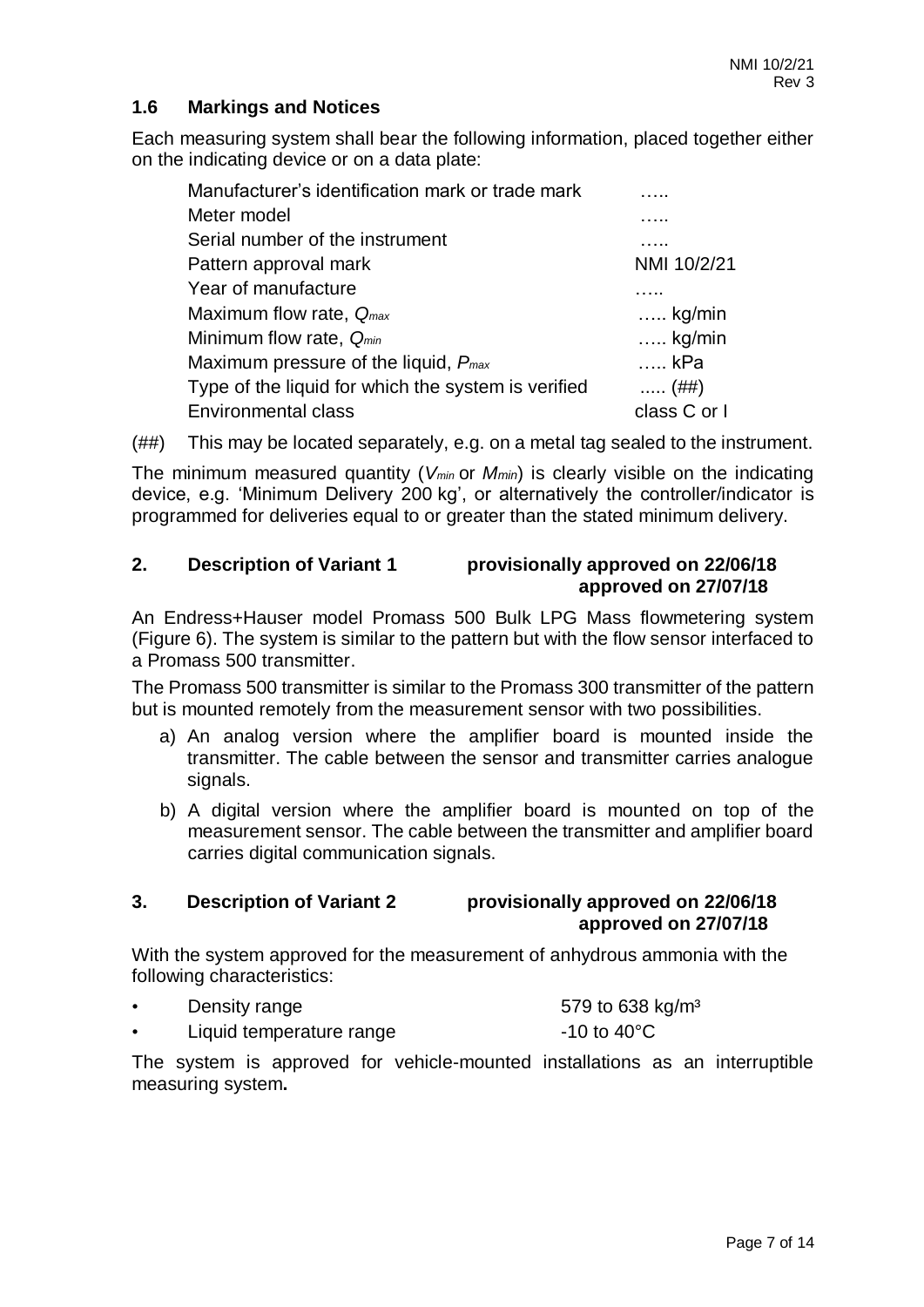# **3.1 Components of Measuring System**

#### **(i) Supply Tank**

The supply tank is located above the pump. It is fitted with a Rochester Remote Ready Dial, R3D level indicator (Figure 7) or equivalent (\*\*) that provides continuous level measurement and a low-level switch point. The device must be positioned in the tank in a manner that the level of liquid detected will not be affected if the supply tank is positioned on an incline

(\*\*) 'Equivalent' is defined to mean other proprietary equipment of the same or better specifications requiring no changes to the software specified in this approval for satisfactory operation of the system.

#### **(ii) Pump**

A sliding vane type pump is mounted lower than the minimum height of the liquid in the supply tank. The supply pipe from the tank has a continuous fall to the pump.

#### **(iii) Measurement Transducer**

Promass F flowmeter interfaced with either a Promass 300 or 500 transmitter. The meter is protected from the measurement of vapour:

- a) The provision of a low liquid-level switching device mounted in the supply tank, which stops the delivery when the liquid level reaches the defined low level set point. Thus, preventing vapour or air entering the pump or metering system.
- b) By configuring partial and empty pipe detection on the flow meter to detect vapour or air entering the meter. If vapour or air are detected in the meter the delivery is immediately stopped.

#### **(iv) Differential flow control valve**

A Brodie BV03-03C differential flow control valve is installed downstream of the meter to maintain the anhydrous ammonia in liquid phase. The vapour side of the differential flow control valve is connected to the vapour space of the supply tank via the vapour return line.

The system is fitted with a Brodie BV03-03C carbon steel 300# flanged differential flow control valve or any compatible (#) solenoid-operated flow control valve configured for anhydrous ammonia service with signal pilot from vapour separator. The flow control valve is located downstream of the measurement transducer and may be interfaced to the instrument for controlling the delivery process and to stop measurements in the event of errors detected by the checking facility.

#### **(v) Calculator/Indicator**

For the measurement of anhydrous ammonia the system is fitted with an ISOIL model VEGA T calculator/indicator as mentioned in approval NMI 10/2/18 or other compatible (#) NMI-approved calculator/indicator. The model VEGA T has a graphics display and numerical/function soft/hard keys housed in an aluminium enclosure, and totalises accumulated mass in metering conditions and at base conditions. It pre-sets or starts/stops the mass (at metering or base conditions) to be delivered.

(#) 'Compatible' is defined to mean that no additions/changes to the hardware/software specified in this approval are required for satisfactory operation of the system.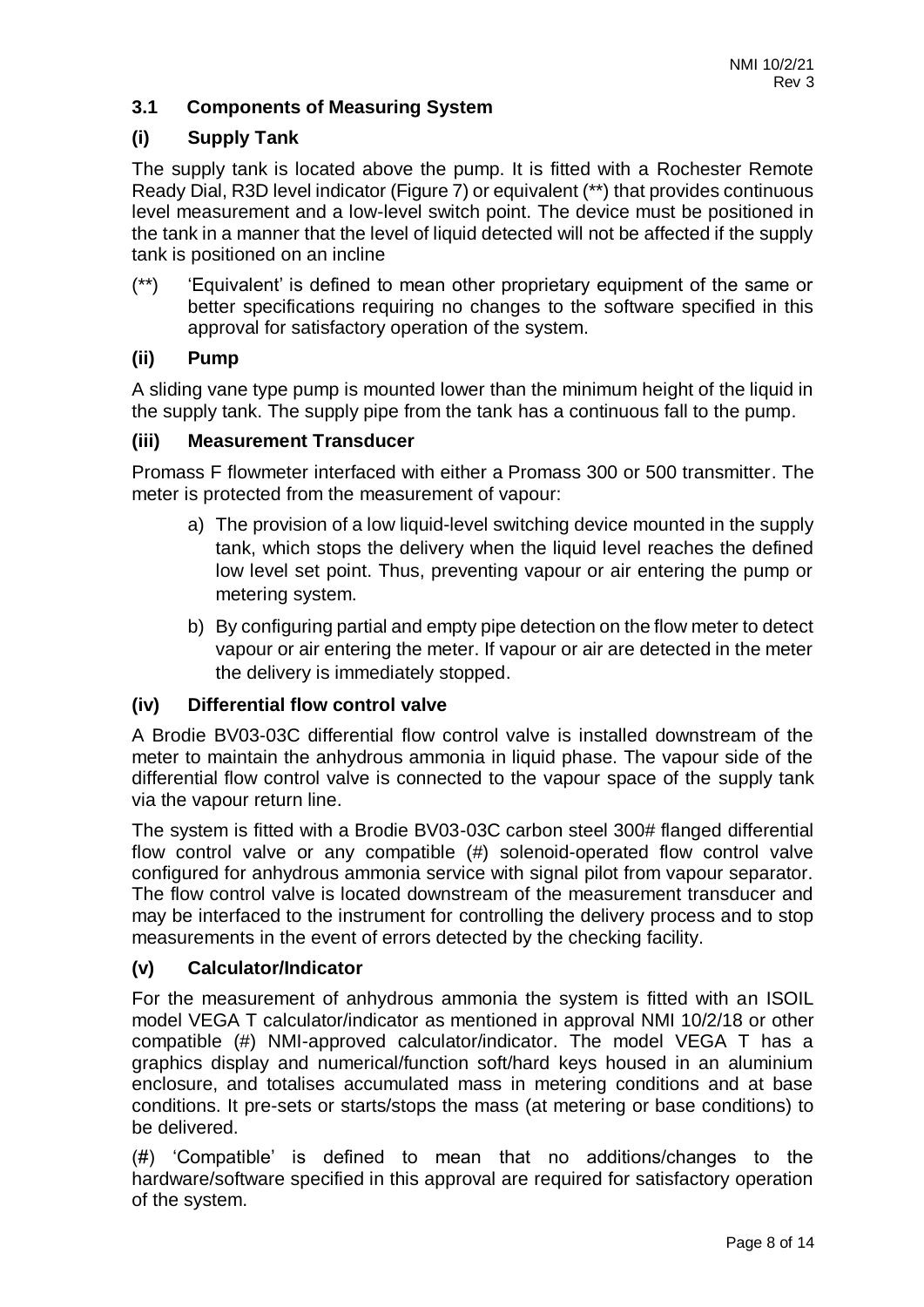# **(vi) Transfer device**

The transfer point that defines the start and stop of measurement is either a valve or a nozzle fitted to a pipe/hose connected to the outlet of the differential flow control valve with no intermediate connections that may divert the delivery. However, two delivery outlets may be installed provided an isolation valve is fitted before each delivery outlet and that one or more notices are fitted near each isolation valve/delivery outlet indicating that only one outlet is to be in use at any one time.

The metering system is considered an interruptible system where an operator monitors the entire delivery process and responds to any alarms given by the metering system.

### **4. Description of Variant 3 provisionally approved on 10/09/18**

With the measurement transducers of the pattern using Endress+Hauser model Promass F and Promass X sensors (Figure 8) given in table 3 and 4 below.

|                                | Maximum pressure (MPa) | Liquefied gasses under<br>$\frac{0}{1}$<br>Class<br>pressure<br>Accuracy | ഥ<br>9<br>ഥ<br>Cryogenic liquids,<br>class<br>Accuracy |
|--------------------------------|------------------------|--------------------------------------------------------------------------|--------------------------------------------------------|
| Product temperature range (°C) |                        | $-10/90$                                                                 | $-200/ -10$                                            |
| Promass F sensors              | 10                     | MV                                                                       | M                                                      |
| Promass X sensors              | 10                     |                                                                          | M                                                      |

Table 3 – Accuracy Class

Indicates approved measurements: M for Mass, D for Density, V for Volume.

Table 4 Minimum (*Qmin*) and Maximum flowrates (*Qmax*) and Minimum Measured Quantity (MMQ)

| <b>Promass F sensors</b> | <b>DN250</b> | <b>Promass X sensors</b> | <b>DN350</b> |
|--------------------------|--------------|--------------------------|--------------|
| Qmax(t/h)                | 2200         | Qmax(t/h)                | 3500         |
| Qmin(t/h)                | 90           | Qmin(t/q)                | 137          |
| MMQ sensor (kg)          | 1000         | MMQ sensor (kg)          | 1000         |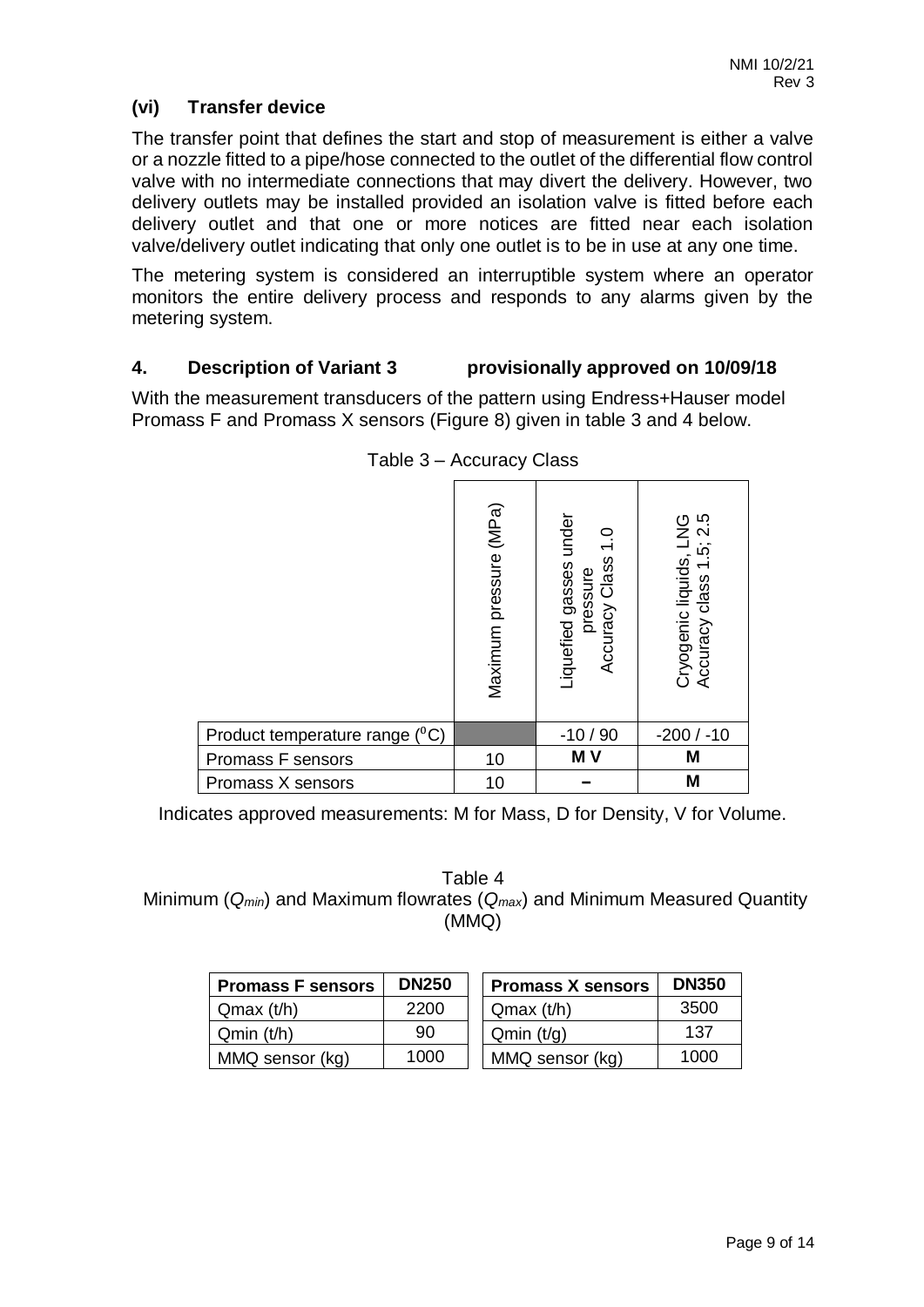#### TEST PROCEDURE

Instruments shall be tested in accordance with any relevant tests specified in the National Instrument Test Procedures. Tests should be conducted in conjunction with any tests specified in the approval documentation for any controller/indicator and/or any conversion device, etc. used.

The instrument shall not be adjusted to anything other than as close as practical to zero error, even when these values are within the maximum permissible errors.

#### **Maximum Permissible Errors**

The maximum permissible errors are specified in Schedule 1 of the *National Trade Measurement Regulations 2009*.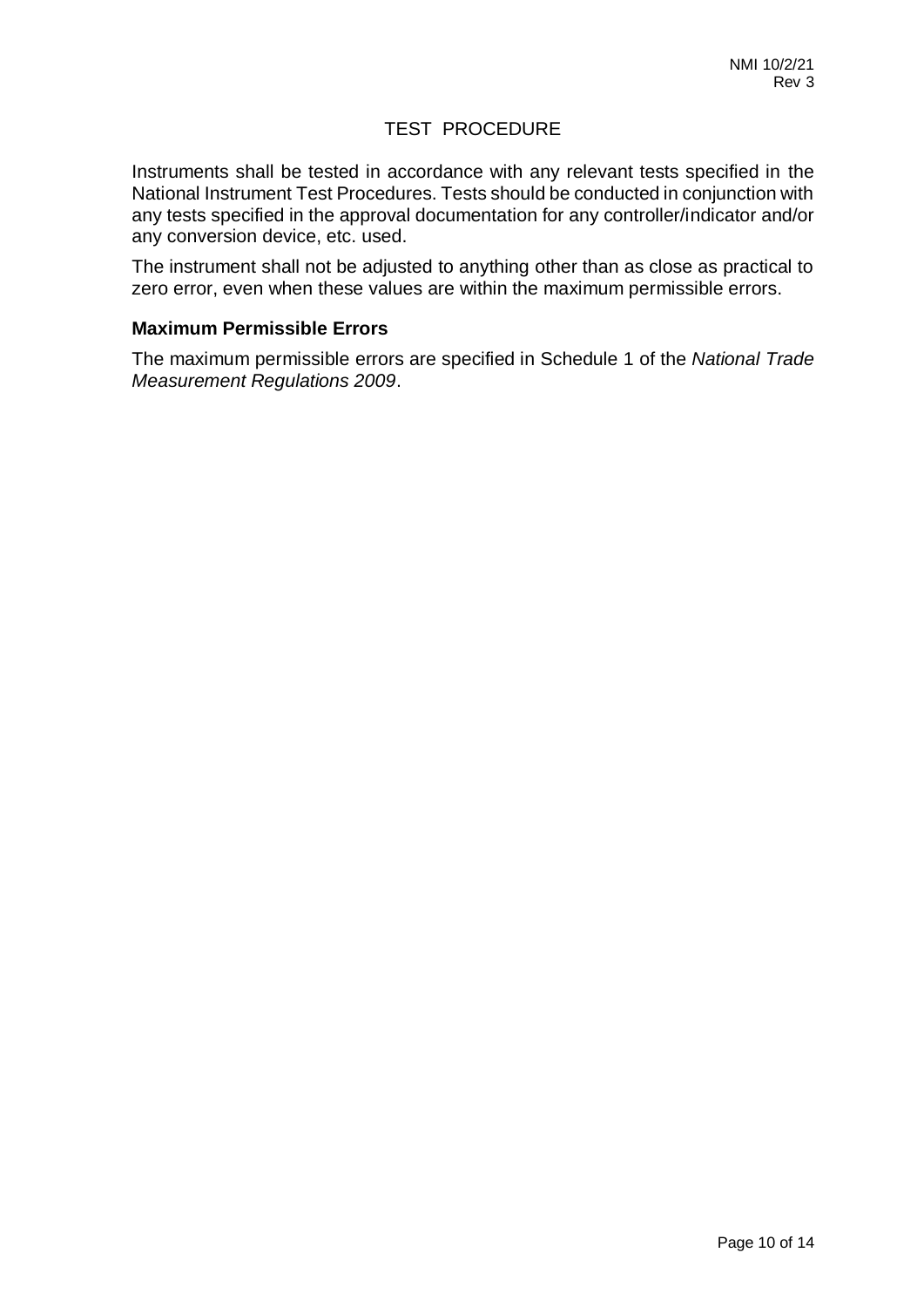

Schematic drawing of a Promass 300 mass bulk flowmetering system.

# FIGURE 5/6B/226 – 2



(a) Promass 300 F series flowmeter



(b) Promass 300 Q series flowmeter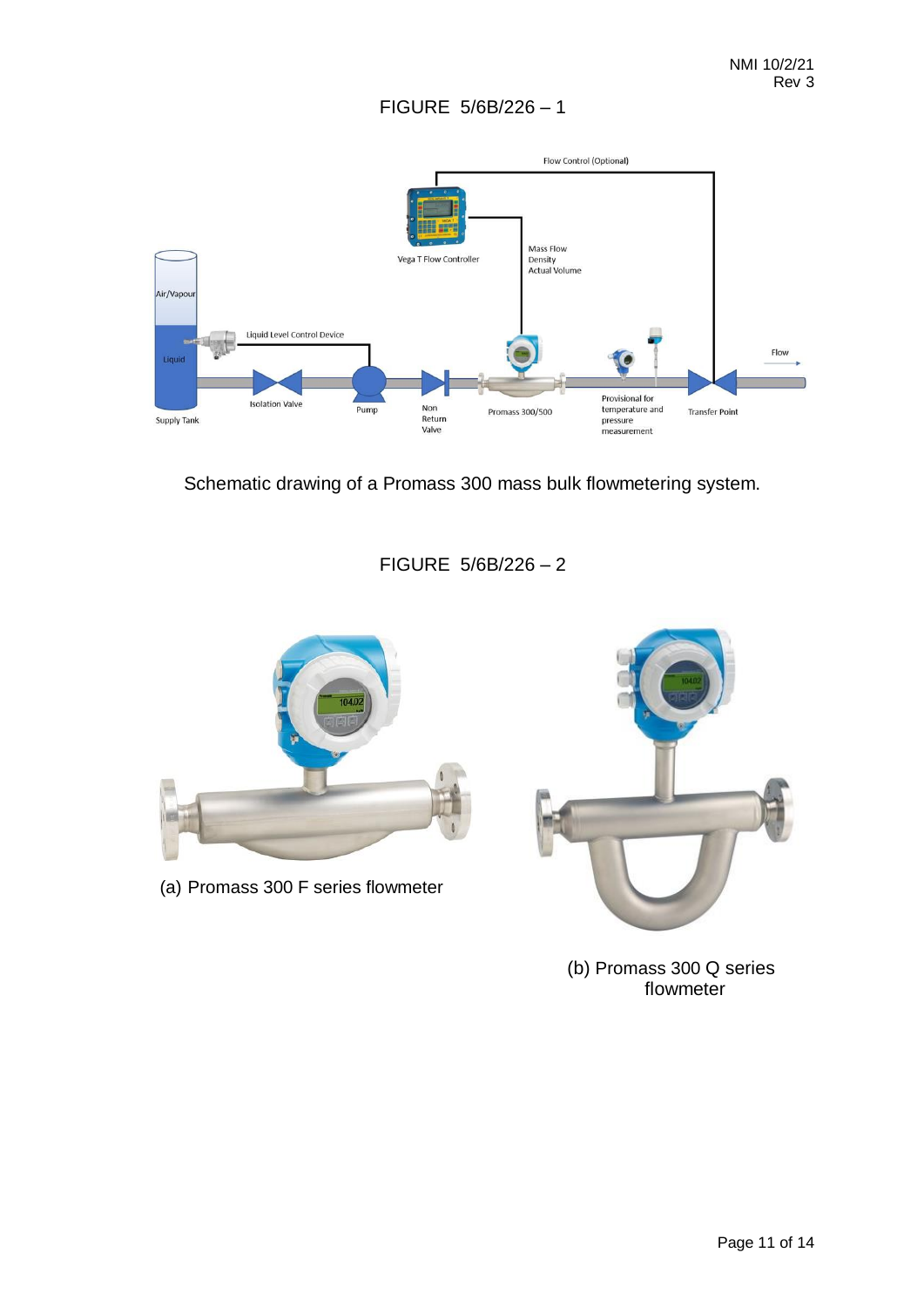

Liquiphant FTL50 level indicating device

FIGURE 5/6B/226 – 4



ISOIL Model VEGA T Calculator/Indicator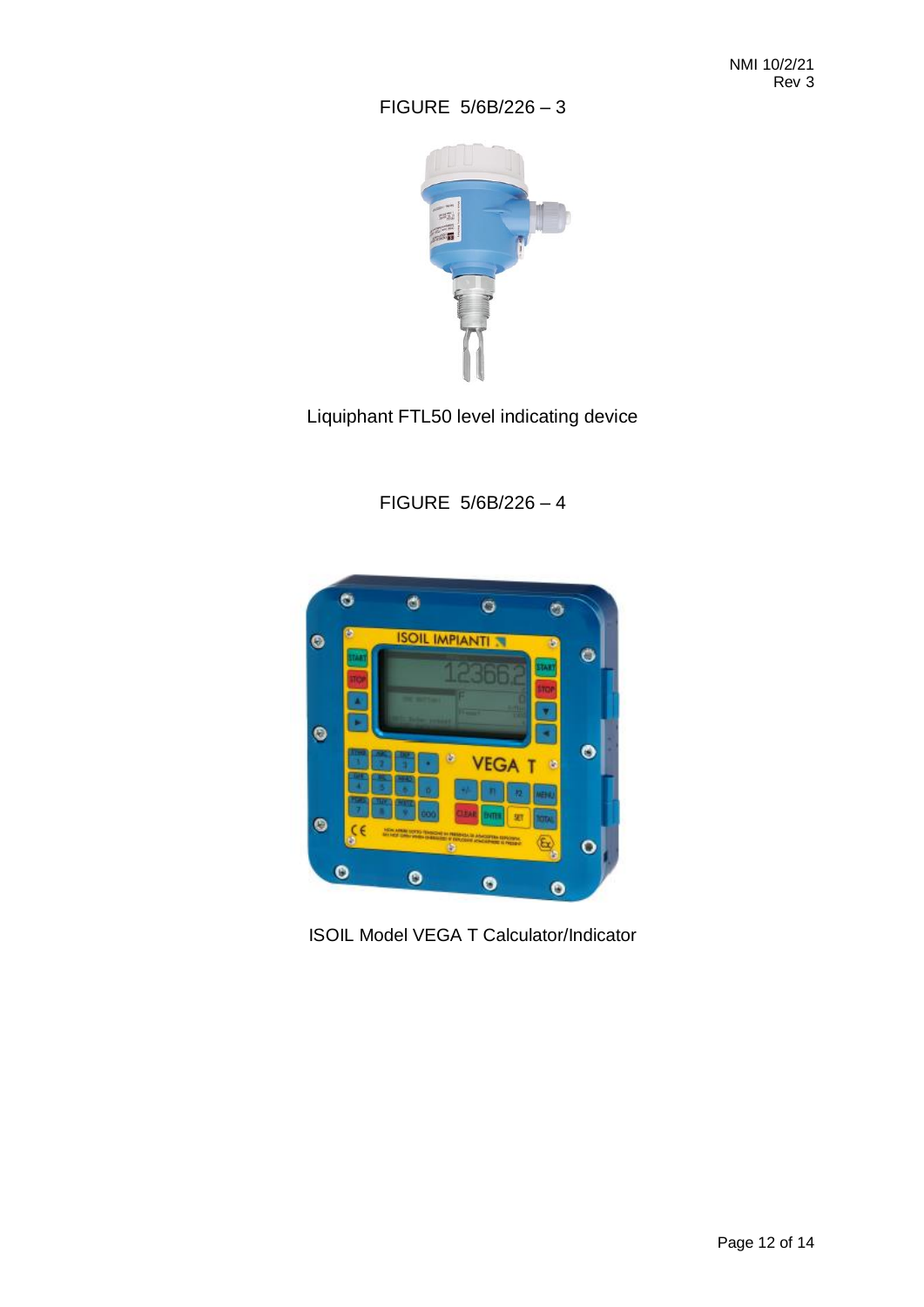

Sealing of Promass 300 Transmitter

FIGURE 5/6B/226 – 6



Promass 500 with F series flowmeter (Variant 1)